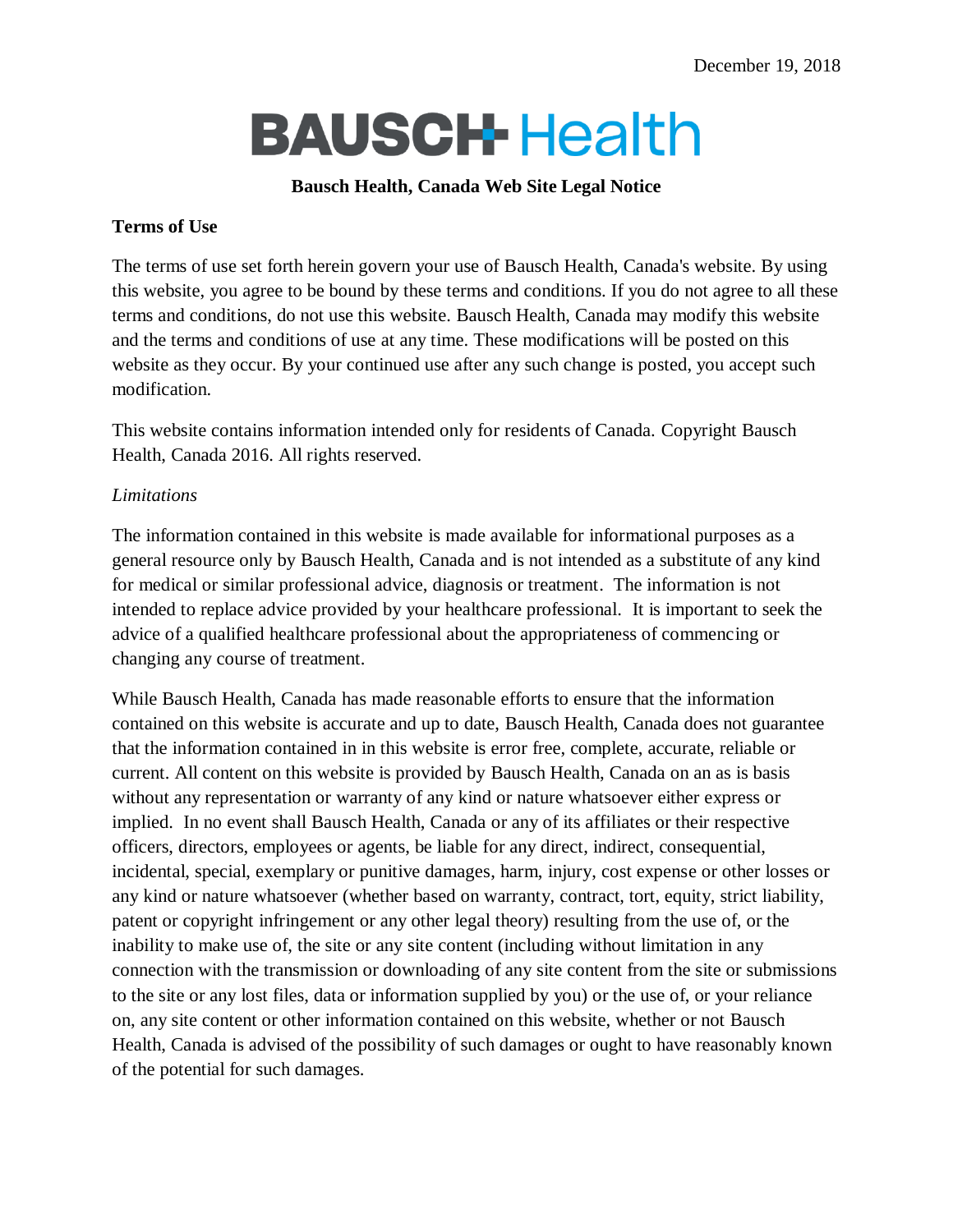#### *Trade-marks*

Certain names, words, titles, phrases, logos, designs, graphics, icons and marks displayed on the Site or in the Site Content may constitute trademarks or trade names of Bausch Health, Canada, its affiliates, related companies, joint venture companies, their licensors or other third parties. Nothing contained in these terms and conditions shall be construed as conferring by implication, estoppel or otherwise any license or right to use any such trade-marks, names, marks, or other intellectual property rights of Bausch Health, Canada, its affiliates, related companies, joint venture companies, their licensors or any other third party. Any unauthorized use or display of any such trade-marks or trade names is strictly prohibited.

# *Copyright*

The entire contents of this website are subject to copyright protection of Canada and other jurisdictions. The contents of this Web site may not be copied other than a single copy for noncommercial personal use with all copyright or other proprietary notices retained. It may not be recopied, reproduced or otherwise redistributed. Except as expressly provided herein, you may not otherwise copy, display, download, distribute, modify, reproduce, republish or retransmit any information, text, documents or materials contained in this Web site or any portion thereof in any electronic medium or hard copy, or create any derivative work based on such images, text or documents, without the express written consent of Bausch Health, Canada.

#### *Links*

The Site may include hypertext links to other websites solely for the purpose of helping you identify and locate other sources of information that may be of interest. Any such links do not imply an endorsement of (including that Bausch Health, Canada has reviewed such sites) or association with such third party web sites and Bausch Health, Canada is not responsible for such third party websites or the information contained on such third party websites. Use of third party websites is entirely at your sole discretion and risk. You may not create links from other websites to this website. Any copying, republication or redistribution of any part of this website or its content, including by caching, framing or similar means, is expressly prohibited without the prior written consent of Bausch Health, Canada.

#### *Privacy and Collection & Use of Personal Information*

Your privacy and the security of your personal information are very important to Bausch Health, Canada. The Bausch Health, Canada Privacy Policy explains how Bausch Health, Canada collects and uses certain information, including the personal information that you supply to Bausch Health, Canada or otherwise make available through this website.

#### *Governing Law*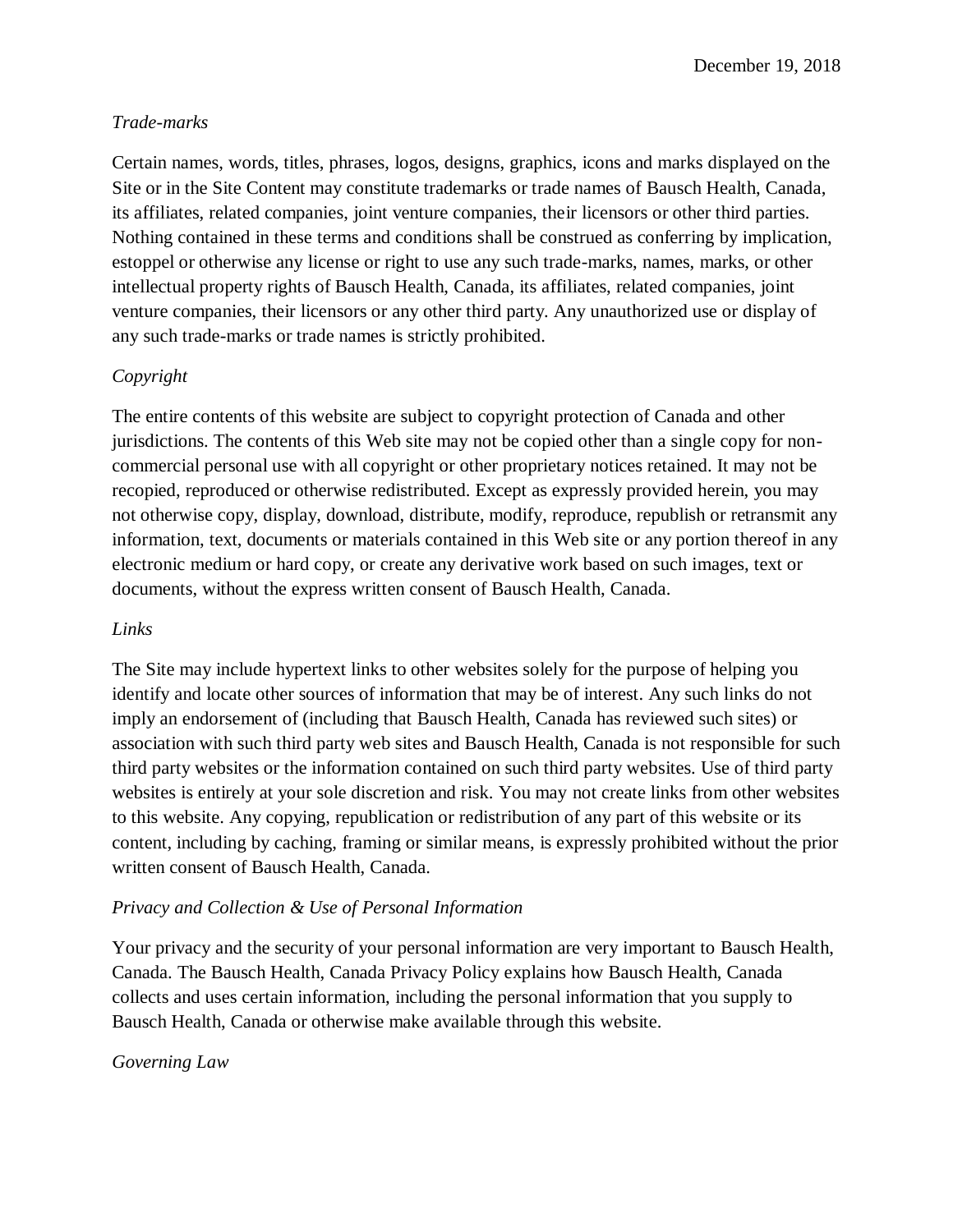By accessing this website, you agree that all matters relating to access to, or use of this website and all of the communications, transmissions and transactions associated with this website shall be deemed to have occurred in the Province of Quebec, Canada, and shall, together with these Terms and Conditions, be governed by the laws of the Province of Quebec and the laws of Canada applicable therein, without regard to the conflicts of laws principals thereof. You also agree and hereby irrevocably submit and attorn to the exclusive personal jurisdiction and venue of the courts of the Province of Quebec with respect to such matters.

**\*\*\*\*\*\*\*\*\*\*\*\*\*\*\*\*\*\*\*\*\*\*\*\*\*\*\*\*\*\*\*\*\*\*\*\*\*\*\*\*\*\*\*\*\*\*\*\*\*\*\*\*\*\*\*\*\*\*\*\*\*\*\*\*\*\*\*\*\*\*\*\*\*\*\*\*\*\***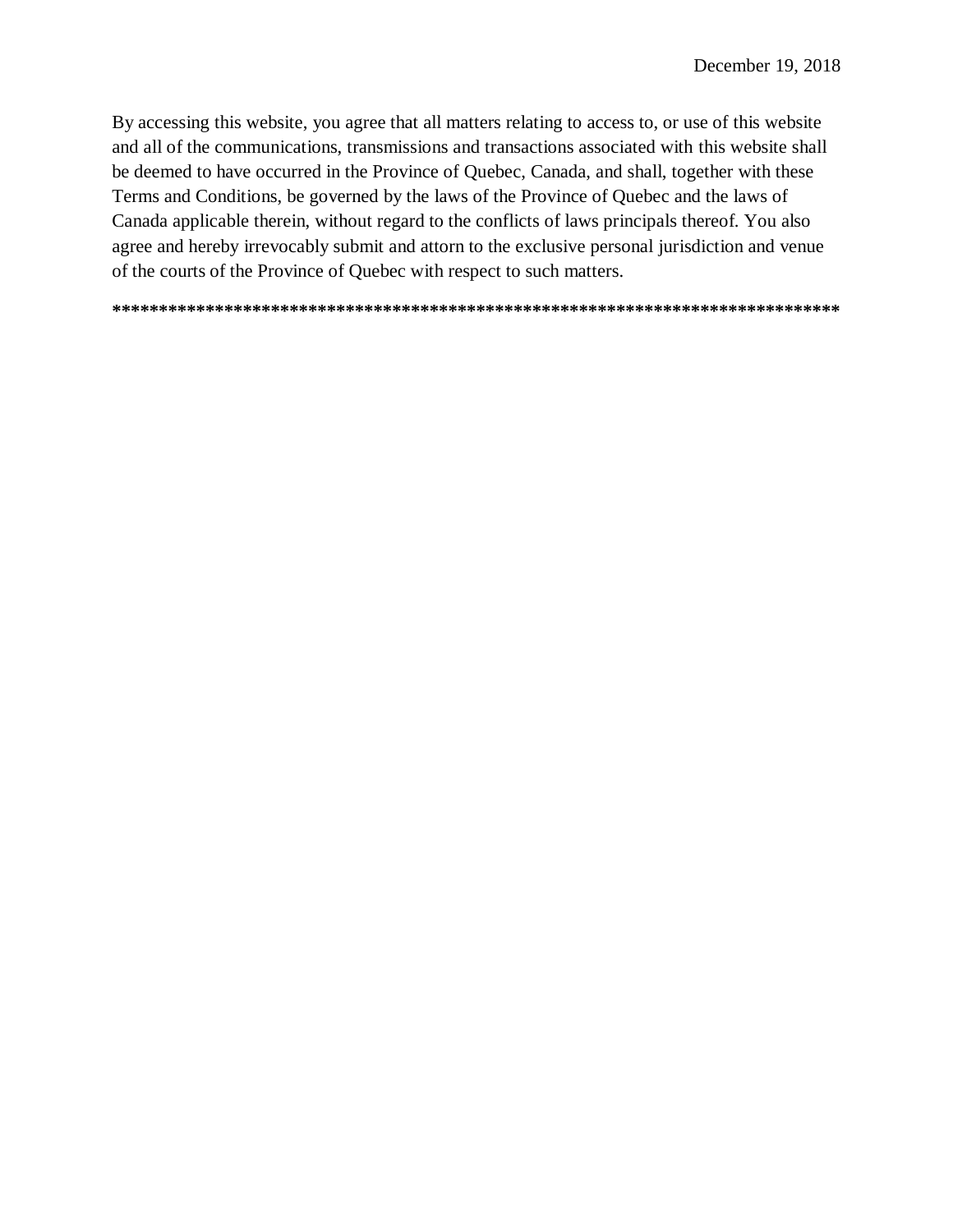# **Privacy Policy**

Bausch Health, Canada Inc. ("Bausch Health, Canada" or "we" or "us") is committed to protecting the privacy of our customers ("you"). This Privacy Policy ("Policy") describes Bausch Health, Canada's personal information privacy policies and practices with respect to the collection, use and disclosure of your personal information.

## *What is Personal Information?*

Personal information is any information about an identifiable individual, such as your name, email address, mailing addresses, gender, date of birth, any answers and data you elect to provide to questionnaires, information collected electronically through Bausch Health, Canada's web site located at www.Bausch Healthcanada.com or other web sites operated by Bausch Health, Canada from time to time (each a "Bausch Health, Canada site"), and any other information that identifies who you are. Personal information about you may be collected by Bausch Health, Canada directly or provided to Bausch Health, Canada by third parties.

# *What Personal Information Does Bausch Health, Canada Collect?*

Bausch Health, Canada limits the collection and use of your information to that which is necessary to fulfill identified purposes or to deliver requested information, products or services to you.

If we intend to use your information in any way we didn't tell you about previously, we will obtain your consent for the new purpose or use prior to doing so.

The information we ask for will depend on the information or service requested. Different information and services require different types of information. Your information may be collected via an "active information collection point" or through passive means.

#### Active Information Collection

You might choose to actively provide Bausch Health, Canada certain kinds of personally identifiable information, such as your full name, address, phone number, e-mail address and other personal details, including by submitting or posting same to a Bausch Health, Canada site. All information that you actively provide to Bausch Health, Canada is provided at your option.

There are many ways you can give your consent to our use of information that you provide. Your express consent may be given in writing, verbally or through electronic means. Alternatively, where permitted by law, your consent may be implied through an action you've taken or when you continue to use a product or service after we've notified you of a change. For certain communications and services, we will verify your express consent prior to commencing the requested service or communication.

#### Passive Information Collection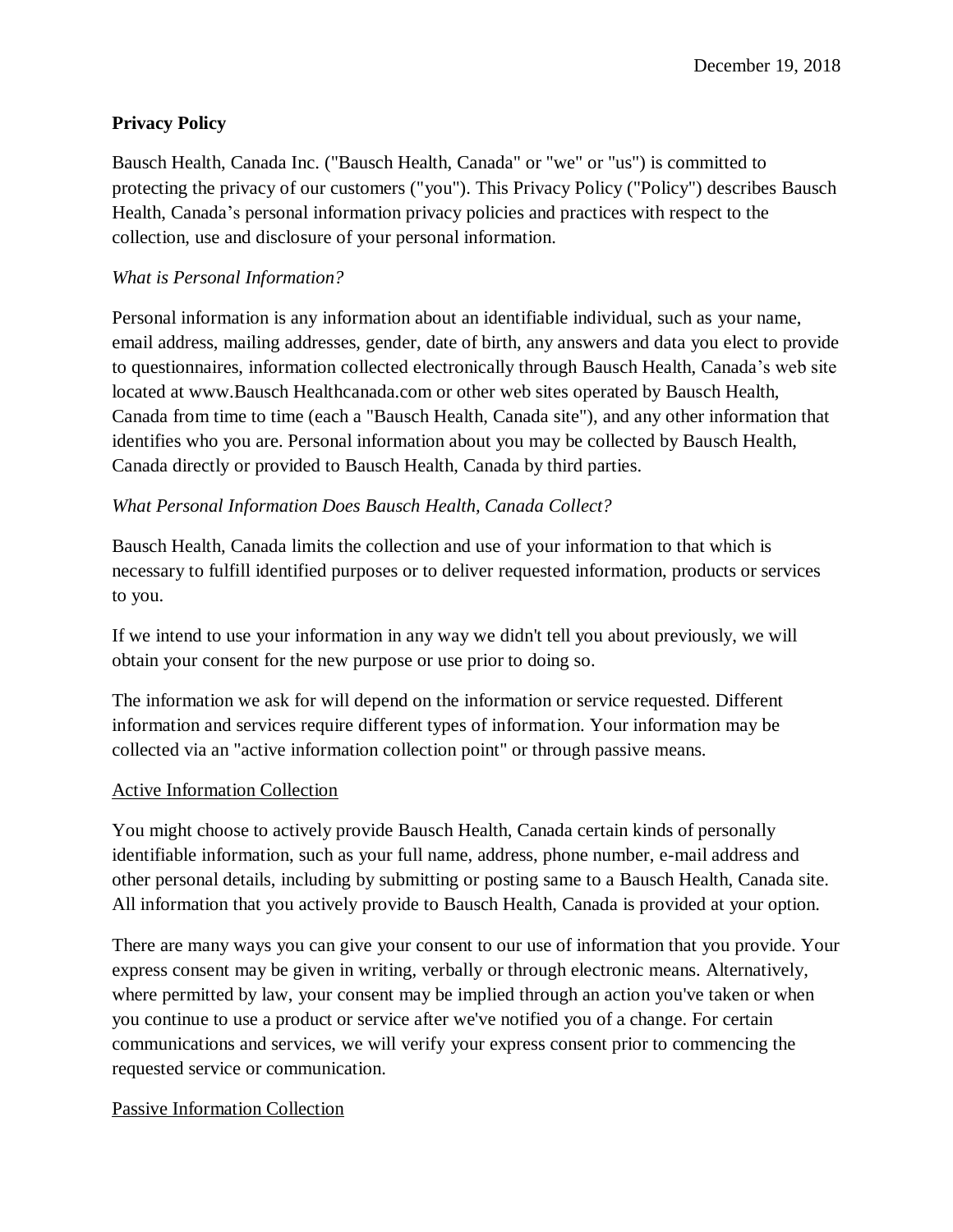Bausch Health, Canada sites may use various technologies to passively collect information from you while you are visiting (that is, you do not actively provide this information to Bausch Health, Canada). Such technologies allow the Bausch Health, Canada site to collect a range of nonpersonally identifiable information, including your Internet Protocol (IP) address (a unique identifier automatically assigned to Your computer when logging onto the Internet), the type of Web browser and operating system you use, the date and time you visit the Bausch Health, Canada site, the specific pages you visit on the Bausch Health, Canada site, and the address of the Web site you visited before coming to the Bausch Health, Canada site.

Bausch Health, Canada may use such passively collected information for a variety of purposes, such as to administer the Bausch Health, Canada site, customize the Bausch Health, Canada site to your preferences, and compile aggregated statistics for marketing and research purposes. Bausch Health, Canada reserves the unrestricted right to use this passively collected, nonpersonally identifiable information, including, but not limited to, selling, leasing, permitting access to, or otherwise transferring it to our affiliates, business partners, advertisers and other third parties.

The "passive information collection" technologies that we use may include "cookies". Cookies are small text files that store information about your interactions with a particular Web site, either temporarily (known as a "temporary" or "session" cookie, and deleted once you close your browser window) or more permanently on the hard drive of your computer (known as a "permanent" or "persistent cookie"). Cookies can make it easier to use a website by allowing servers to access certain information quickly.

#### *Uses and Disclosure of Information*

Except as described in this Policy or as you may otherwise consent to from time to time, Bausch Health, Canada will not use, and will not disclose or provide any of your personal information to any other person except: (i) in accordance with the terms of this Policy, (ii) to comply with legal requirements such as a law, regulation, warrant, subpoena or court order, or (iii) if you are reporting an adverse event, in which case Bausch Health, Canada may be required to disclose such information to Canadian and/or international regulatory authorities. We do not sell, trade, or rent your personal information to others for marketing purposes. As described above, generally, the purpose for collecting your personal information will be explained to you, in clear language, at the time of collection.

When you provide information to Bausch Health, Canada by completing a registration form, submitting questions or comments or feedback concerning Bausch Health, Canada or products and services and other topics, completing surveys and evaluations and other similar situations, we will use this information to learn more about our customers and their preferences, improve our products, services and the Bausch Health, Canada sites and for related marketing and research purposes.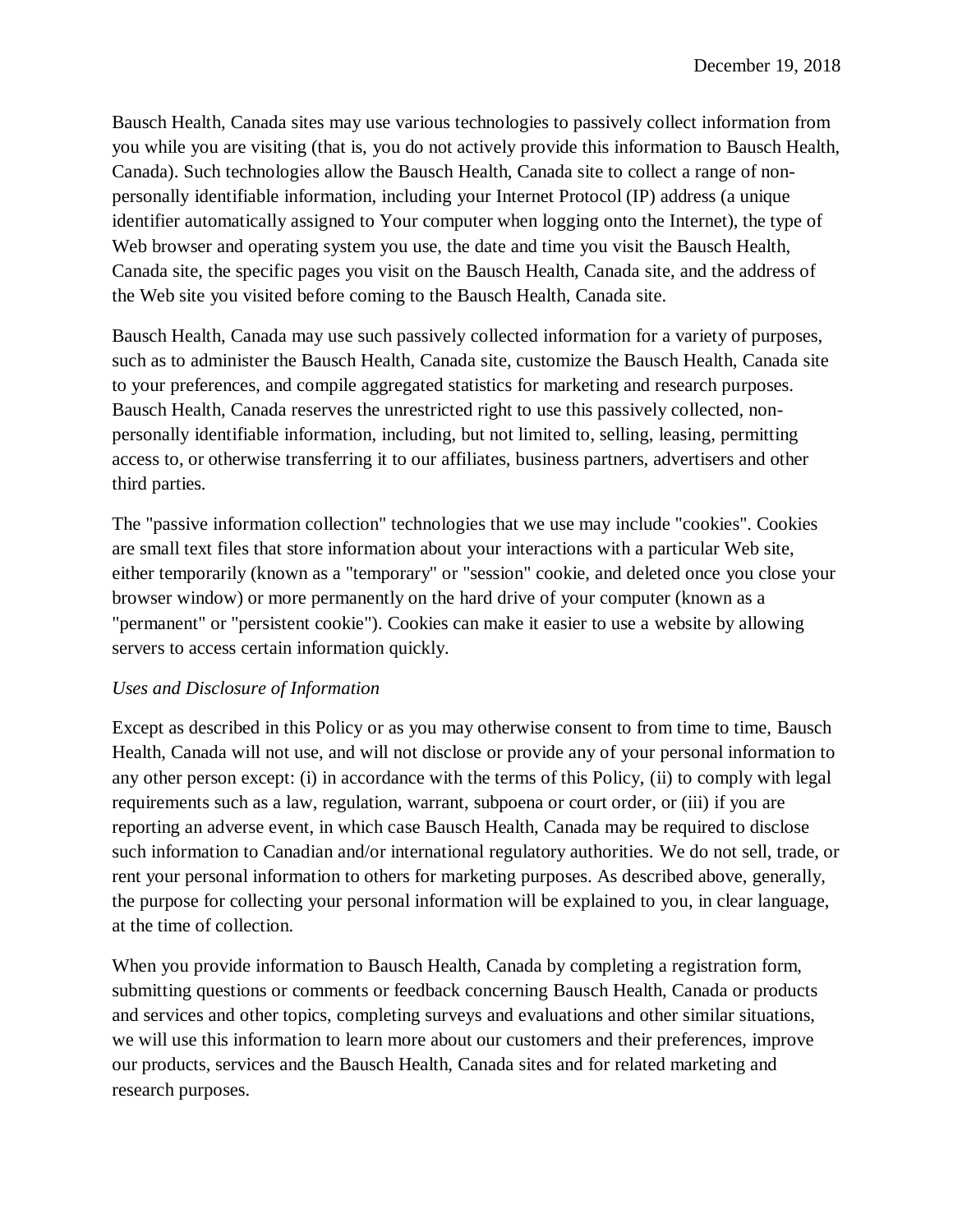Bausch Health, Canada reserves the right to transfer any information submitted by you and retained by Bausch Health, Canada to its affiliates to the extent necessary to perform requested services and provide requested information. Bausch Health, Canada may sell all or part of its business, sell or securitize assets, or merge or amalgamate part or all of our business with other entities. Since customer information and data would normally be a part of such transactions, we may use or disclose such information to other parties included in the transaction, as part of due diligence activities and/or on the completion of the transaction.

# *Children*

Bausch Health, Canada does not knowingly collect personal information from children under the age of 18.

## *Rights to Provide Information*

With respect to all content and information you submit to Bausch Health, Canada, including by submitting or posting to the Bausch Health, Canada site, in providing us with such content and information we rely on you to ensure that you have the lawful right to do so without limitation or restriction.

## *Aggregated Information*

Bausch Health, Canada may collect aggregated, anonymous information (such as demographic and profile data, usage and selection data and similar information and data) about you, including in connection with your use of a Bausch Health, Canada site in order to better understand and learn more about our customers and their preferences, improve our products, services and the Bausch Health, Canada sites and for related marketing and research purposes. Any such aggregated information will not contain personally identifiable information about you.

#### *Retention*

Bausch Health, Canada will keep your information only for as long as it is reasonably needed to fulfill the purposes for which it was collected, unless and to the extent a longer retention is permitted or required by law. Your information is destroyed when it is no longer needed or it is converted to an aggregated and anonymous form. The length of time we keep your information varies depending on the reason it was collected and the nature of the personal information. For legal reasons, we may keep information beyond the end of your relationship with us.

#### *Accuracy & Access to Your Information*

You have the right to access, verify, rectify and update your personal information which is held by Bausch Health, Canada.

Bausch Health, Canada takes reasonable steps to ensure your personal information is accurate, complete, and up-to-date. However, in certain circumstances, we must rely upon you to advise us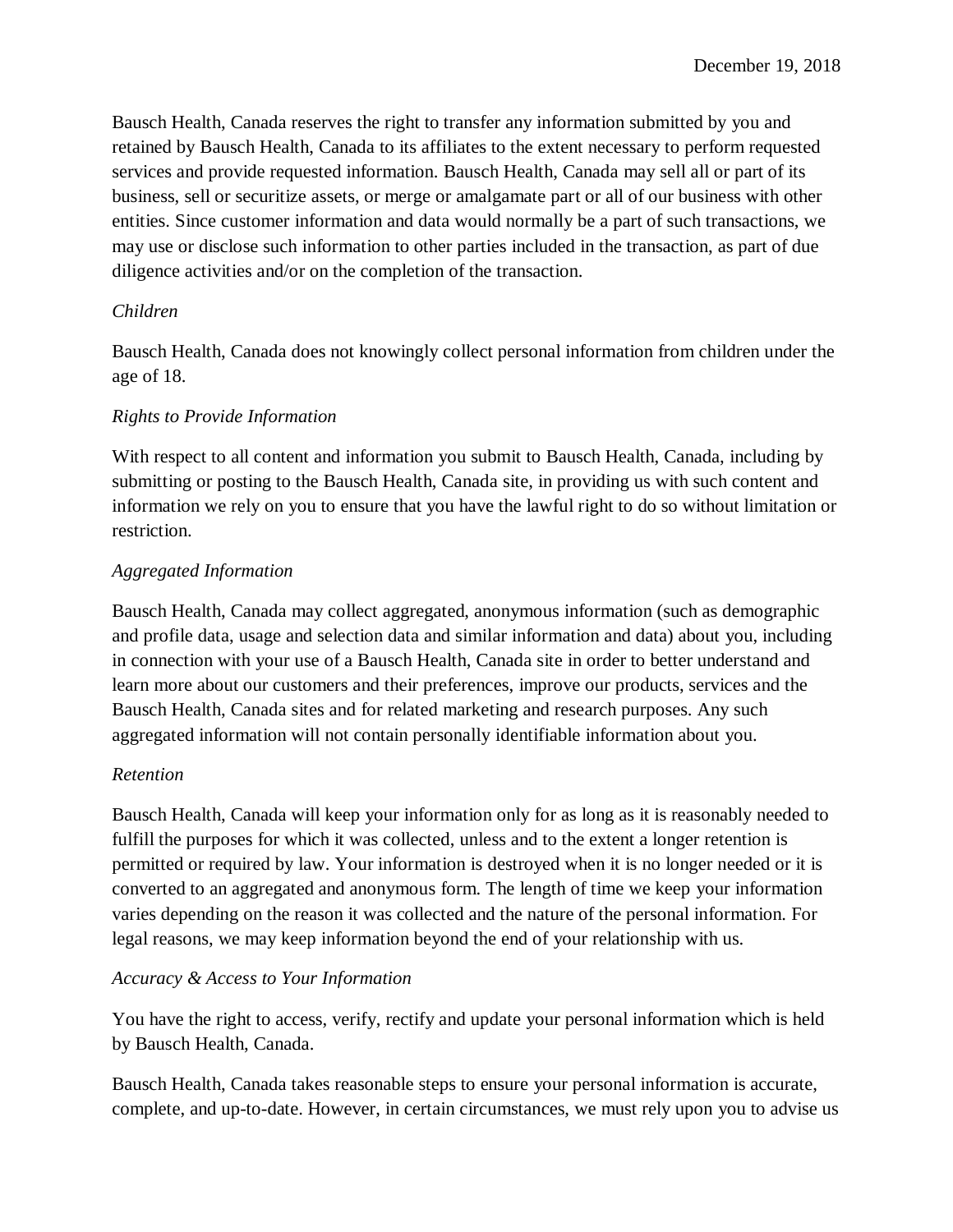if your personal information changes. If you notify us that your personal information is inaccurate or incomplete, we will take steps to correct, delete, or add to it, as appropriate. You can contact Bausch Health, Canada to request to know what information Bausch Health, Canada may have collected and retained about you and how that information is being used. Depending on the nature of the information you are requesting and complexity of your request, we may ask you to put your request in writing.

We protect other people's privacy when we make information about you available to you. It may not be appropriate for us to release certain information directly to you. There may be records that include information about you and other customers, or that have information confidential to Bausch Health, Canada or are the property of Bausch Health, Canada. Because we must protect everyone's confidentiality and legal rights, we cannot make these records available to persons outside of Bausch Health, Canada. We will, however, make available to you any factual information about you contained in such records. If we are unable to disclose information to you, we'll explain why, subject to any legal restrictions.

#### *Safeguards and Security*

We will use reasonable efforts to protect information that you provide to Bausch Health, Canada once it has been received by Bausch Health, Canada. Bausch Health, Canada employs physical, administrative and technical safeguards, reasonably appropriate to the sensitivity of the information, to safeguard your personal information against loss, theft, misuse, unauthorized access or disclosure and alteration.

Although Bausch Health, Canada uses reasonable efforts to safeguard your information, we cannot guarantee it. Bausch Health, Canada cannot ensure or guarantee that any information you provide to us is completely secure from individuals who might attempt to deliberately evade security measures, including by intercepting transmissions over the Internet. You provide Bausch Health, Canada with your information at your own risk.

#### *Contacting Bausch Health, Canada*

Bausch Health, Canada's legal department is the individual responsible for this Policy and Bausch Health, Canada's compliance with applicable privacy laws, including the Personal Information Protection and Electronic Documents Act.

If you have any questions, comments or complaints about this Policy or our handling of your personal information, or if you wish to withdraw your consent to our use of your personal information (subject to reasonable notice, any legal requirements and similar exceptions) or to request access to or update any information we have on file, you may contact us using the contact information below:

By email: [legal.canada@bauschhealth.com](mailto:legal.canada@bauschhealth.com)